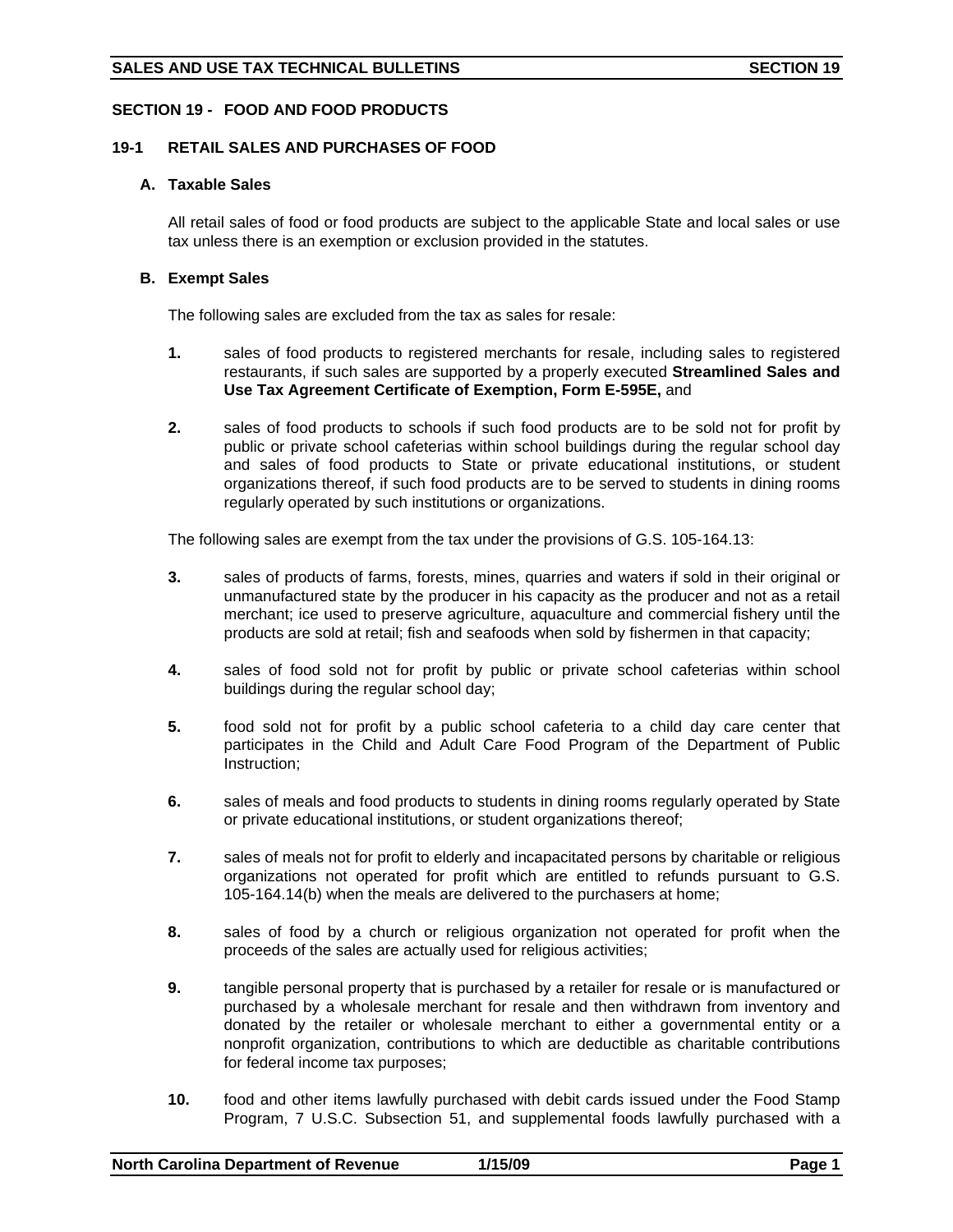food instrument issued under the Special Supplemental Food Program, 42 U.S.C. Subsection 1786, and supplemental foods purchased for direct distribution by the Special Supplemental Food Program. Under the Food Stamp Program, **"food"** means any food or food product for human consumption and also includes seeds and plants for use in home gardens to produce food for consumption by food stamp households. Items which may not be purchased with a debit card include alcoholic beverages, tobacco, hot foods ready to eat and foods intended to be heated in the store, lunch counter items or foods to be eaten in the store, vitamins or medicines, pet foods and any nonfood items. The supplemental foods list currently includes whole, skim, evaporated and nonfat milk; specific cereals; certain juices; cheese; eggs; dry beans and peas; dry infant cereal and infant juice; and other special formulas. The items on the supplemental food list are subject to change.

## **C. Use of Certificate of Exemption By Schools, Institutions and Organizations Making Exempt Sales**

The schools, institutions and organizations making exempt sales in accordance with G.S. 105-164.13(26), (26a) and (27) will not be required to register with the Department and, therefore, unless otherwise required to register by reason of making other sales or purchases subject to the sales or use tax, cannot furnish the **Streamlined Sales and Use Tax Agreement Certificate of Exemption, Form E-595E,** to their suppliers. When making purchases of food products to be sold, such nonregistered schools, institutions and organizations must furnish their suppliers with information to the effect that the food products purchased are to be sold in connection with their school lunchroom programs or their dining rooms, and the suppliers must enter such information on their records and on the sales invoices. Otherwise, such transactions may be subject to the tax. Registered schools, institutions and organizations shall furnish properly executed Certificates of Exemption where applicable.

History Note: Authority G.S. 105-164.4; 105-164.5; 105-164.13; 105-164.28; 105-264; Issued: June 1, 1996; Revised: January 1, 2007; July 1, 2005; February 1, 2004; June 1, 2002; October 1, 1999; October 15, 1998; March 1, 1997.

# **19-2 REDUCED FOOD TAX**

## **A. Application of Sales and Use Tax to Retail Sales and Purchases of Food**

Sales and purchases of food as defined in G.S. 105-164.3(10) are exempt from the State sales and use tax and subject to only the 2% local tax unless the food is included in one of the categories listed below. The following items are subject to the State and applicable local tax:

- **1.** alcoholic beverages as defined in G.S. 105-113.68;
- **2.** dietary supplements;
- **3.** food sold through a vending machine;
- **4.** prepared food **(prior to January 1, 2009)**; **(effective January 1, 2009),** prepared food other than bakery items sold without eating utensils by an artisan bakery. Refer to Section 19-2 D. of this Bulletin for more information.
- **5.** soft drinks; and
- **6.** candy **(effective October 1, 2005).**

**Effective October 1, 2005,** the term **"alcoholic beverages"** was deleted from the list since alcoholic beverages are not considered **"food."** Alcoholic beverages continue to be subject to the State and applicable local sales and use tax.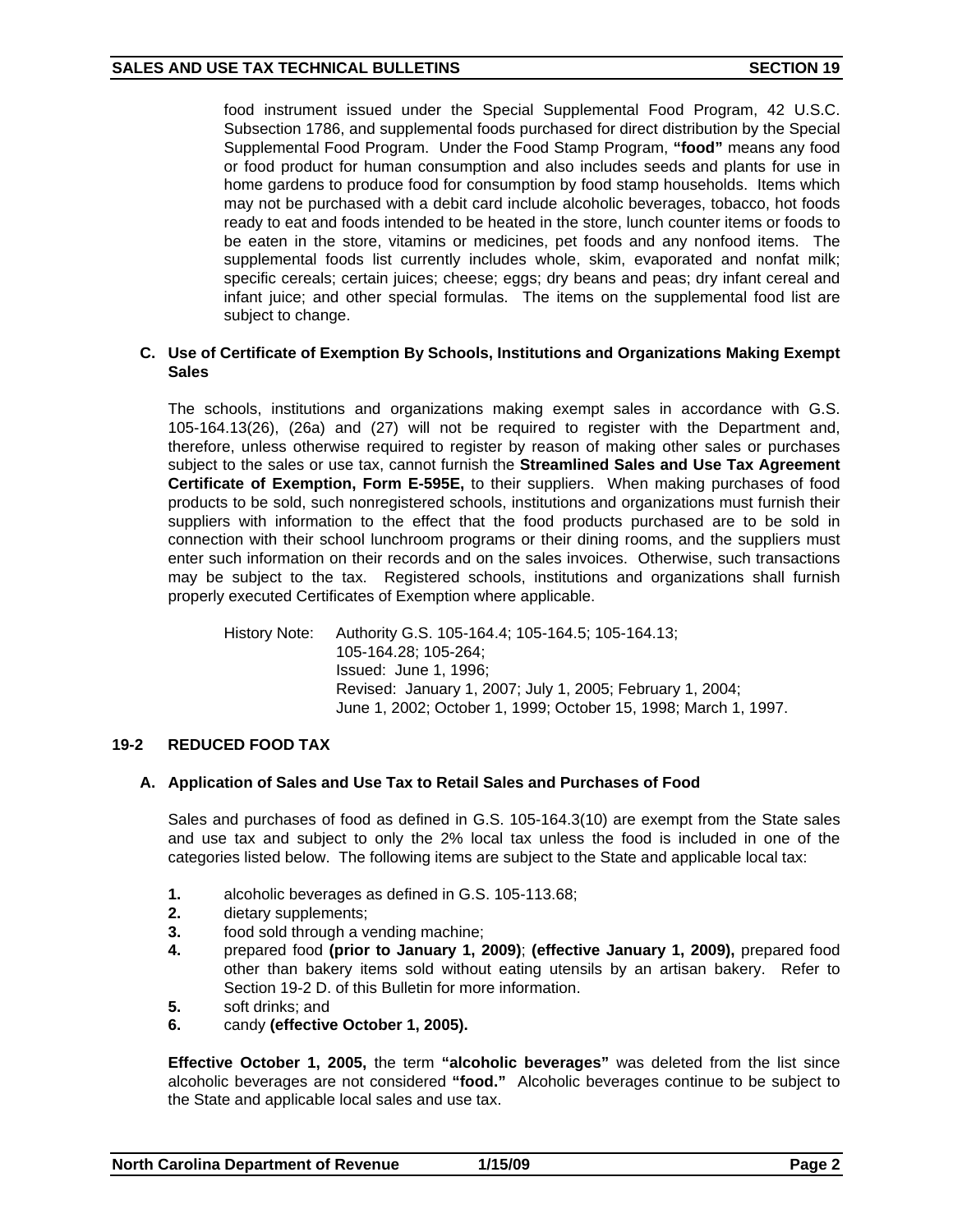# **B. Definitions**

The following definitions are in effect except as otherwise noted.

- **1. "Food"** is defined as "substances that are sold for ingestion or chewing by humans and are consumed for their taste or nutritional value. The substances may be in liquid, concentrated, solid, frozen, dried, or dehydrated form. The term does not include tobacco products as defined in G.S. 105-113.4. **(Effective October 1, 2005,** an **"alcoholic beverage,"** as defined in G.S. 105-113.68, is no longer considered a **"food.")**
- **2. "Dietary Supplement"** is defined as "a product that is intended to supplement the diet of humans and is required to be labeled as a dietary supplement under federal law, identifiable by the 'Supplements Facts' box found on the label." A dietary supplement contains one or more of the following ingredients:
	- **a.** a vitamin;
	- **b.** a mineral;
	- **c.** an herb or other botanical;
	- **d.** an amino acid;
	- **e.** a dietary substance for use by humans to supplement the diet by increasing the total dietary intake, or
	- **f.** a concentrate, metabolite, constituent, extract, or combination of any ingredient described above. A dietary supplement is intended for ingestion in tablet, capsule, powder, softgel, gelcap, or liquid form, or if not intended for ingestion in such a form, is not represented as conventional food and is not represented for use as a sole item of a meal or of the diet.
- **3. "Food sold through a vending machine"** is defined as "food dispensed from a machine or another mechanical device that accepts payment."
- **4. "Candy"** is defined as "a preparation of sugar, honey, or other natural or artificial sweeteners in combination with chocolate, fruits, nuts, or other ingredients or flavorings in the form of bars, drops, or pieces that do not require refrigeration. The term does not include any preparation that contains flour."
- **5. "Prepared food"** is defined as food that meets at least one of the following conditions:
	- **a.** It is sold in a heated state or it is heated by the retailer.
	- **b.** It consists of two or more foods mixed or combined by the retailer for sale as a single item. Foods containing raw eggs, fish, meat, or poultry that require cooking by the consumer as recommended by the Food and Drug Administration to prevent food borne illnesses are not considered prepared foods.
	- **c.** It is sold with eating utensils provided by the retailer, such as plates, knives, forks, spoons, glasses, cups, napkins, and straws.

The term **"prepared food"** does not include food the retailer sliced, repackaged, or pasteurized but did not heat, mix, or sell with eating utensils. For example, if a retailer purchases food items and combines two or more of the items in a package or gift box for sale as a single item, the gift box containing food items does not constitute **"prepared food."**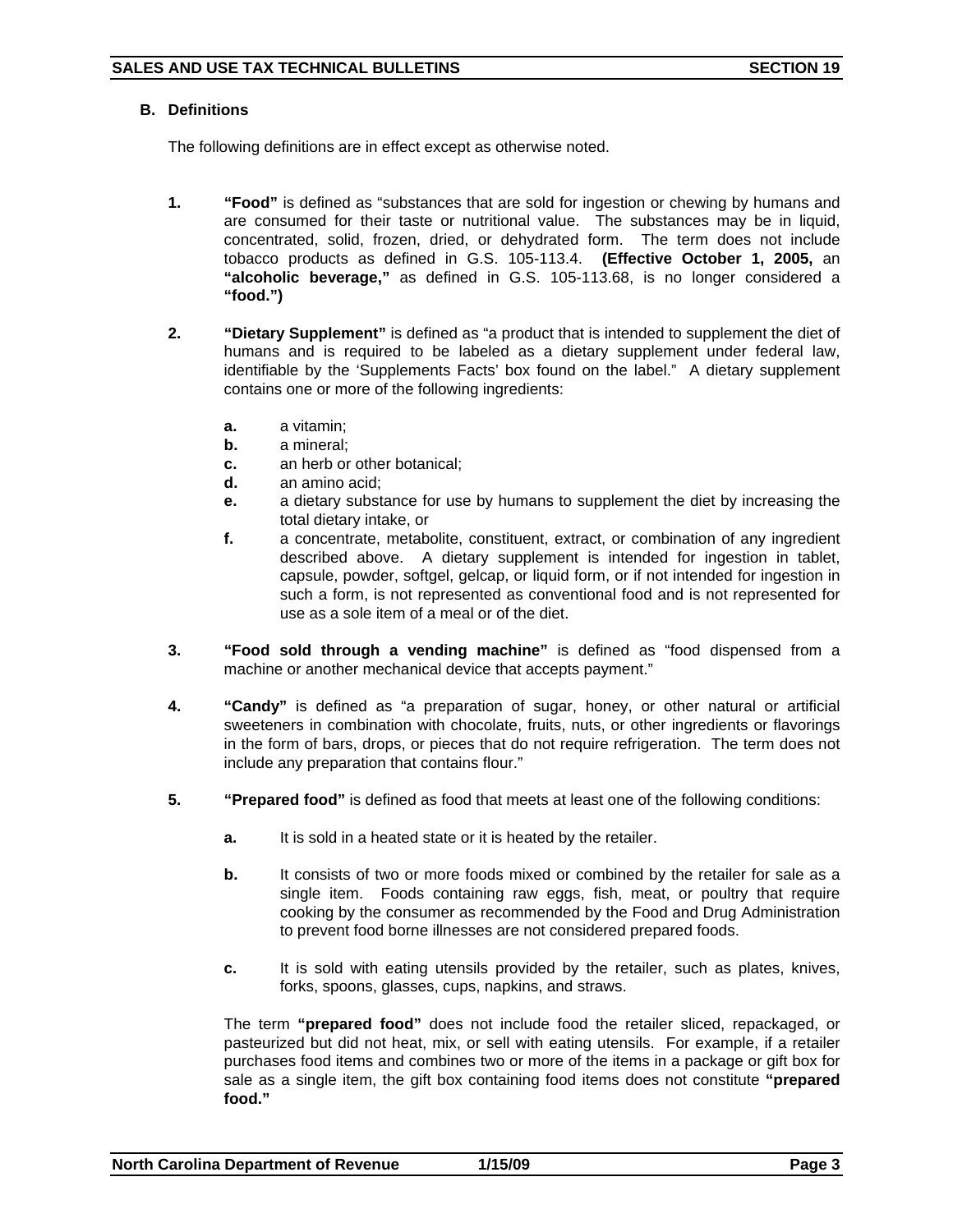For purposes of this Bulletin, the following interpretations apply regarding the meaning of the phrase **"provided by the seller or retailer"** with respect to utensils:

**(1)** Utensils need only be made available to purchasers if a seller's sales of prepared food in a. and b. of the **"prepared food"** definition at an establishment are more than 75% of the seller's total sales at the establishment. The numerator includes sales of (1) prepared food if under a. and b. of the definition of prepared food; and (2) food where plates, bowls, glasses, or cups are necessary to receive the food. The denominator includes sales of all food and food ingredients, including prepared food, candy, dietary supplements, and soft drinks. Alcoholic beverages are not included in the numerator or denominator.

The prepared food sales percentage is determined annually for all of the seller's establishments in the State. The percentage is calculated by the seller for each tax year or business fiscal year, based on the seller's data from the prior tax year or business fiscal year, as soon as possible after records are available, but not later than 90 days after the beginning of the tax or business fiscal year. A new business should make a good faith estimate for its first year and adjust the estimate after the first three months of operation if actual prepared food sales percentages materially affect the 75% threshold test.

- **(2)** For sellers with a sales percentage of 75% or less, seller's customary practice is to physically give the utensil to the purchaser, except that plates, bowls, glasses, or cups necessary for the purchaser to receive the food or food ingredients need only be made available.
- **(3)** For sellers with a sales percentage greater than 75% who sell items that contain four or more servings packaged as one item for a single price, an item does not become prepared food due to the seller having utensils available. However, if the seller provides utensils for the item as in (2) above, then the item is considered prepared food. Serving sizes are determined based on the label on the item, if available, or based on the seller's reasonable determination.
- **(4)** If a person other than the seller originally placed the utensil in the package, and that person's North American Industry Classification System (NAICS) classification code is that of a manufacturer, the seller is not considered to have provided it to the purchaser when the package is transferred to the purchaser unless the seller exceeds the "75% test." (Example: ready-to-eat lunches or snacks containing utensils that were placed in the package by the manufacturer.)
- **6. "Soft Drink"** is defined as "a nonalcoholic beverage that contains natural or artificial sweeteners. The term does not include beverages that contain one or more of the following:
	- **a.** milk or milk products;
	- **b.** soy, rice, or similar milk substitutes; or
	- **c.** more than 50% vegetable or fruit juice."

In addition, the term does not include powdered fruit drinks, powdered tea with flavoring and sweeteners, and frozen fruit drink concentrate.

## **C. Bread Sold at Bakery Thrift Store**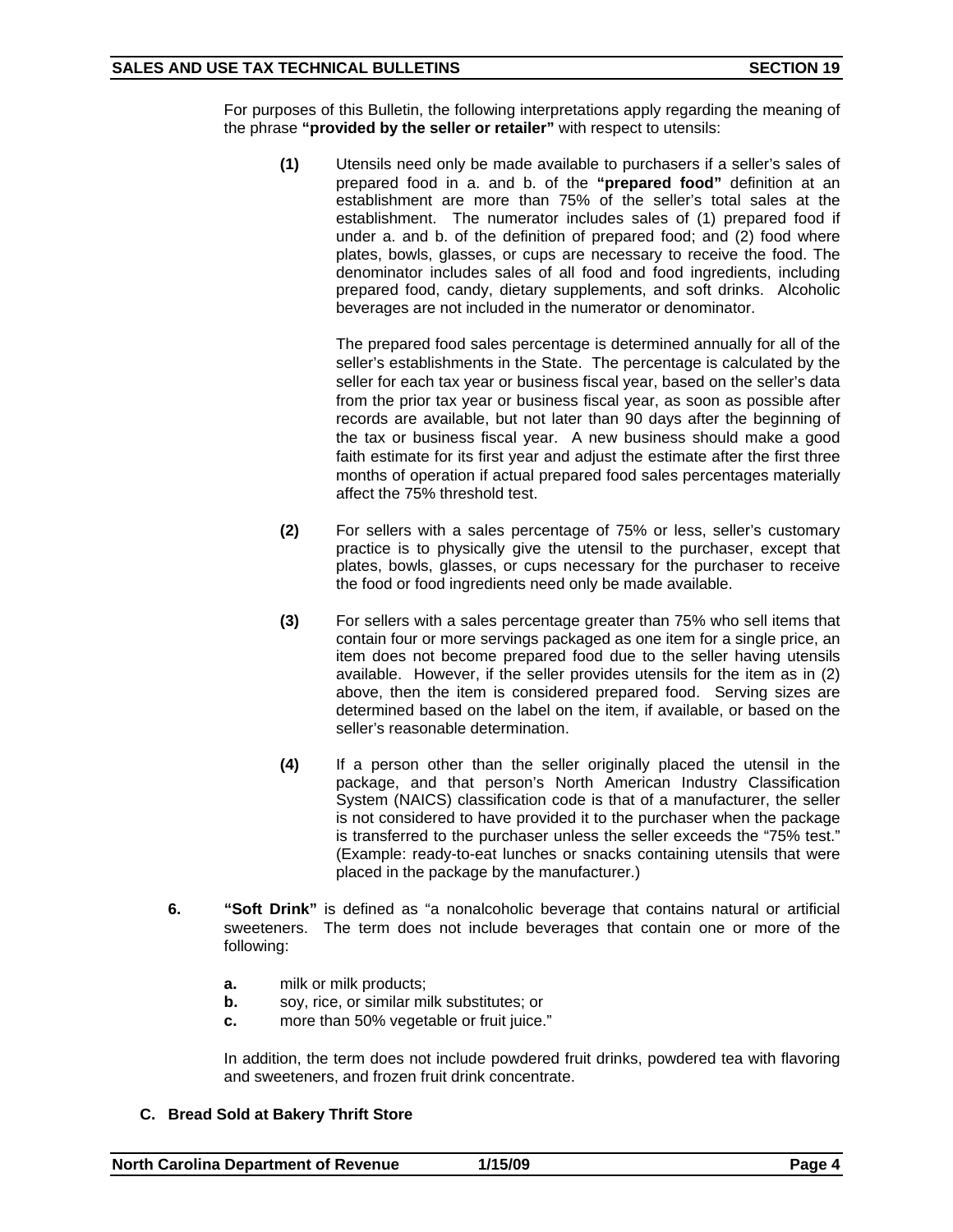- **1.** For the purposes of this Section, a **"bakery thrift store"** is defined as a "retail outlet of a bakery that sells at wholesale over ninety percent (90%) of the items it makes and sells at the retail outlet day-old bread, rolls, and buns returned to it by retailers that acquired those items from the bakery."
- **2. Prior to October 1, 2007,** sales of bread, rolls, and buns at a bakery thrift store were considered to be sales of prepared food and subject to the State and applicable local sales and use tax. **Effective October 1, 2007,** sales of bread, rolls, and buns at a bakery thrift store are only subject to the 2% local sales and use tax applicable to sales of qualifying food.

# **D. Bakery Items Sold Without Eating Utensils by an Artisan Bakery**

# **1. Definitions**

- **a. "Artisan bakery"** is defined as "a bakery that meets all of the following requirements:
	- **(1)** It derives over eighty percent (80%) of its gross receipts from bakery items; and
	- **(2)** Its annual gross receipts, combined with the gross receipts of all related persons, as defined in G.S. 105-163.010, do not exceed one million eight hundred thousand dollars (\$1,800,000)."
- **b. "Bakery item"** includes bread, rolls, buns, biscuits, bagels, croissants, pastries, donuts, Danish, cakes, tortes, pies, tarts, muffins, bars, cookies, and tortillas.
- **2. Prior to January 1, 2009,** sales of **"bakery items"** sold without eating utensils by an **"artisan bakery"** was considered prepared food and subject to the State and applicable local rates of sales and use tax. **Effective January 1, 2009,** sales of **"bakery items"**  sold without eating utensils by an **"artisan bakery"** are only subject to the 2% local sales and use tax applicable to sales of qualifying food.

**Note:** Refer to Section 19-2 B. 5. to explain what is meant by **"sold without eating utensils."** 

# **E. Mecklenburg County Local Sales and Use Tax For Public Transportation**

The ½% Mecklenburg County Local Sales and Use Tax for Public Transportation, which became effective April 1, 1999, does not apply to food that is exempt from the State sales and use tax.

## **F. Packages Containing Eligible and Ineligible Food Items (Prior to October 1, 2007)**

These transactions are subject to sales or use tax as follows:

**1.** When a combination of **eligible food and nonfood items** are prepackaged and sold for a single price, the transaction is subject to the general rate of State tax and any applicable local sales or use tax. For example, a package containing food items and a stuffed animal is subject to the general rate of State tax and any applicable local sales or use tax. If the items are priced and sold individually, the eligible food items are subject to only the 2% local tax. The stuffed animal is taxable at the general rate of State tax and any applicable local sales or use tax notwithstanding that all of the items are assembled into a single package by the retailer.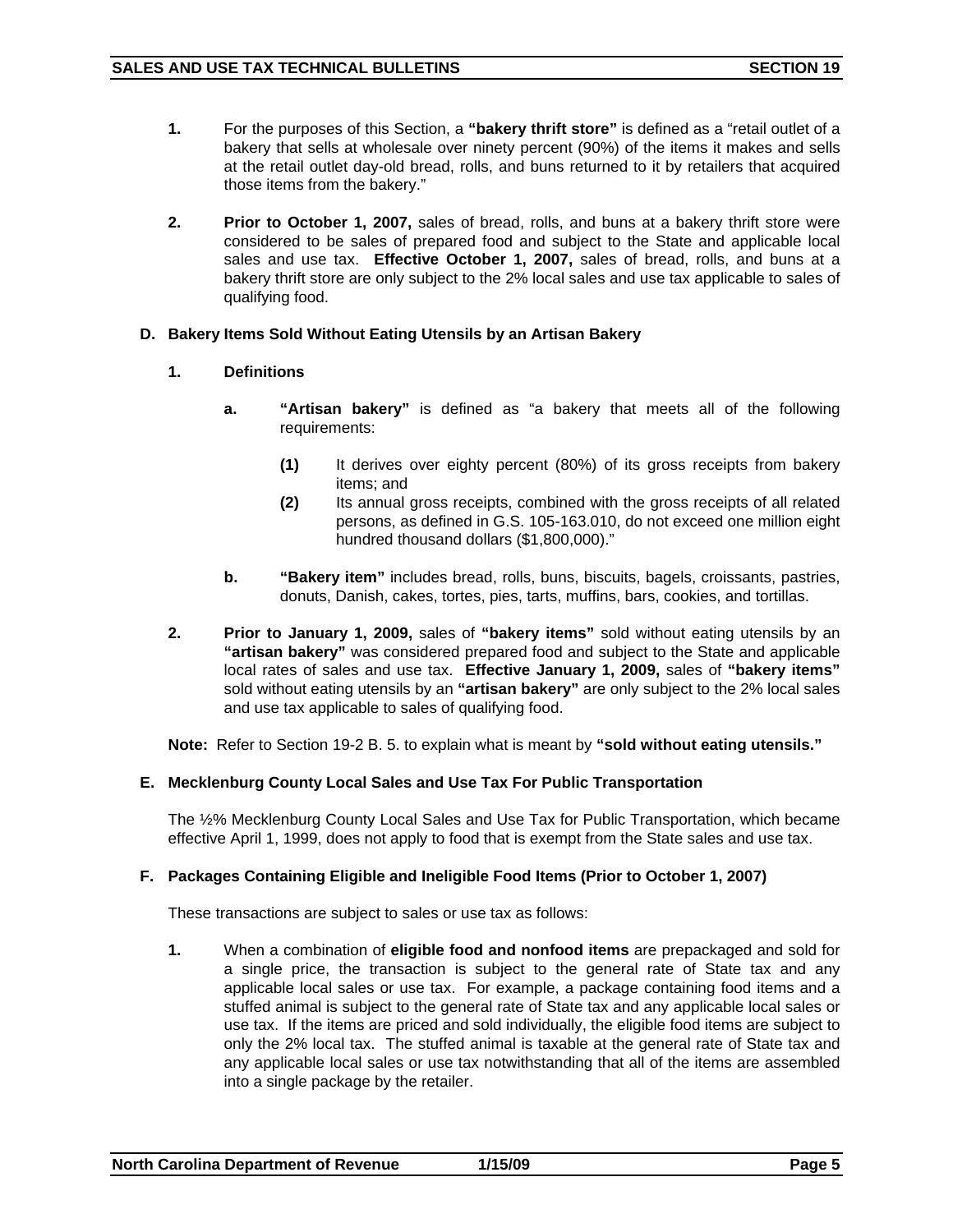**2.** When a combination of **eligible and ineligible foods** are prepackaged and sold for a single price, the transaction is subject to the general rate of State tax and any applicable local sales or use tax. For example, a package containing meat, cheese, crackers and a bottle of alcoholic wine is subject to the general rate of State tax and any applicable local rates of tax. If the items are priced and sold individually, the meat, cheese and crackers are subject to only the 2% local tax**.** The wine is taxable at the general rate of State tax and any applicable local rates of tax notwithstanding that all of the items are assembled into a single package by the retailer.

# **G. Bundled Transactions Containing Food (Effective October 1, 2007)**

# **1. Definition**

A **"bundled transaction"** is defined as "A retail sale of two or more distinct and identifiable products, at least one of which is taxable and one of which is exempt, for one nonitemized price. Products are not sold for one nonitemized price if an invoice or another sales document made available to the purchaser separately identifies the price of each product. A bundled transaction does not include the retail sale of any of the following:

- **A** A product and any packaging item that accompanies the product and is exempt under G.S. 105-164.13(23).
- **b.** A sale of two or more products whose combined price varies, or is negotiable, depending on the products the purchaser selects.
- **c.** A sale of a product accompanied by a transfer of another product with no additional consideration.
- **d.** A product and the delivery or installation of the product.
- **e.** A product and any service necessary to complete the sale."

# **2. Application of Tax to Bundled Transactions Containing Food**

The applicable rate of tax imposed on a bundled transaction that only includes tangible personal property and contains food items that are exempt from State sales and use tax depends on the percentage of products included in the bundle. For a bundled transaction that only includes tangible personal property and consists of 50% or more of food items that are exempt from State sales and use tax, the total charge for the bundle is subject to the 2% local tax on food. For a bundled transaction that only includes tangible personal property and consists of less than 50% of food items that are exempt from State sales and use tax, the total charge for the bundle is subject to the applicable State and local rates of sales and use tax.

In determining the percentage of products included in a bundle, a retailer may use either the cost of products included in the bundle or the sales price of the products when sold separately. A retailer cannot use a combination of the cost price and sales price of products to make this determination.

## **3. Example**

A gift basket containing meats, cheeses, and a carving board sells for \$50.00. The sales price of the meats and cheeses is \$45.00 when sold separately and the sales price of a separate sale of the carving board is \$15.00. Since the sales price of the food items (meats and cheeses) that are exempt from State sales and use tax when sold separately is more than 50% of the combined sales priced of products in the bundle sold separately, the total charge for the bundle is subject to the 2% local tax on food.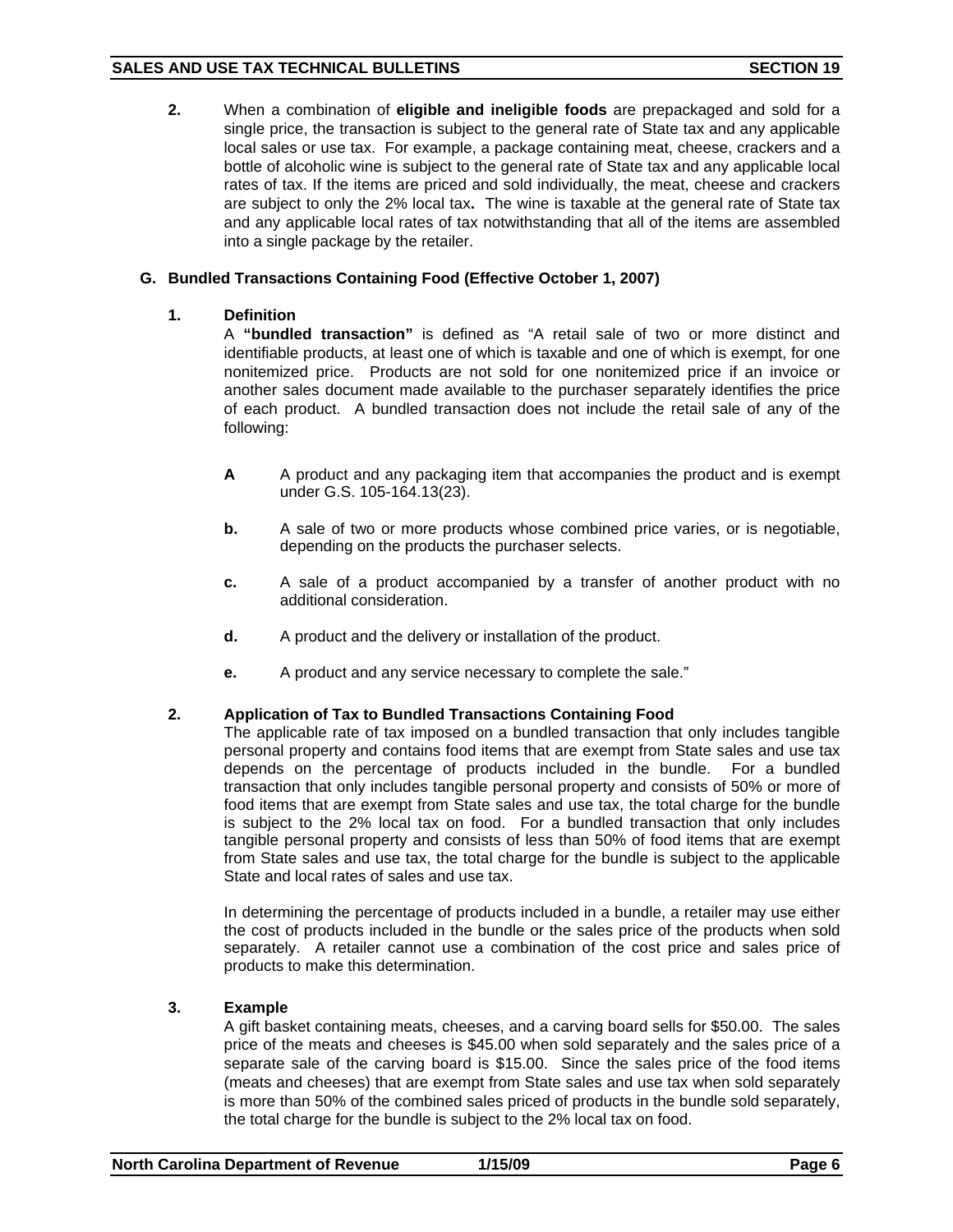**Note:** For additional information pertaining to **"bundled transactions,"** refer to Sales and Use Tax Technical Bulletin 34-25.

## **H. Miscellaneous Items**

The following items are subject to the general rate of State tax and any applicable local sales and use tax even though they may be purchased at a food store:

- **1.** beer, wine, nonprescription medicines, cooking utensils, cleaning and paper products, soaps, toiletry articles and cosmetics;
- **2.** items not intended for human consumption, such as pet food and animal food; and
- **3.** vitamins and minerals in various forms such as tablets, capsules, powders and liquids that are supplements to food rather than food.

# **I. Records**

Food vendors are required to maintain suitable records to account for sales of food which are subject to the applicable State and local sales or use tax or are exempt from tax.

History Note: Authority G.S. 105-164.3; 105-164.4; 105-164.6; 105-164.13; 105-164.13B; 105-264.28; 105-264; Issued: March 1, 1997; Revised: January 15, 2009; January 1, 2007; July 1, 2005; February 1, 2004; June 1, 2002; October 1, 1999; January 15, 1999; October 15, 1998.

## **19-3 CATERERS**

All charges by persons engaged in the catering business that are connected with the furnishing, preparing or serving of meals, foods, and other tangible personal property to users or consumers are subject to the general rate of State tax and any applicable local sales or use tax. If such persons perform other services that are not a part of the charges for the furnishing, preparing or serving of meals, foods, and other tangible personal property, the charges for such services rendered are exempt from tax provided such charges are separately stated from the charges for the tangible personal property on the invoice given to the customer at the time of the sale and in the vendor's records; otherwise, the total amount is subject to the tax.

History Note: Authority G.S. 105-164.4; 105-164.6; 105-264; Issued: June 1, 1996; Revised: June 1, 2002.

# **19-4 FRATERNITY AND SORORITY MEALS**

Fraternities and sororities are considered to be student organizations within the meaning of G.S. 105-164.13(27) and when fraternities and sororities operate dining rooms which serve meals or foodstuffs to students at educational institutions, such meals and food products are exempt from sales tax. Since fraternities and sororities are not required to collect and remit tax on sales of meals to students, most fraternities and sororities are not registered for sales tax purposes and cannot furnish a properly completed **Streamlined Sales and Use Tax Agreement Certificate of Exemption, Form E-595E,** in connection with their purchases. Firms making sales of foodstuffs to the above-described dining rooms shall make a notation on their bills of sale to the effect that the sales are to fraternity and sorority dining rooms. This information will suffice as a Certificate of Exemption.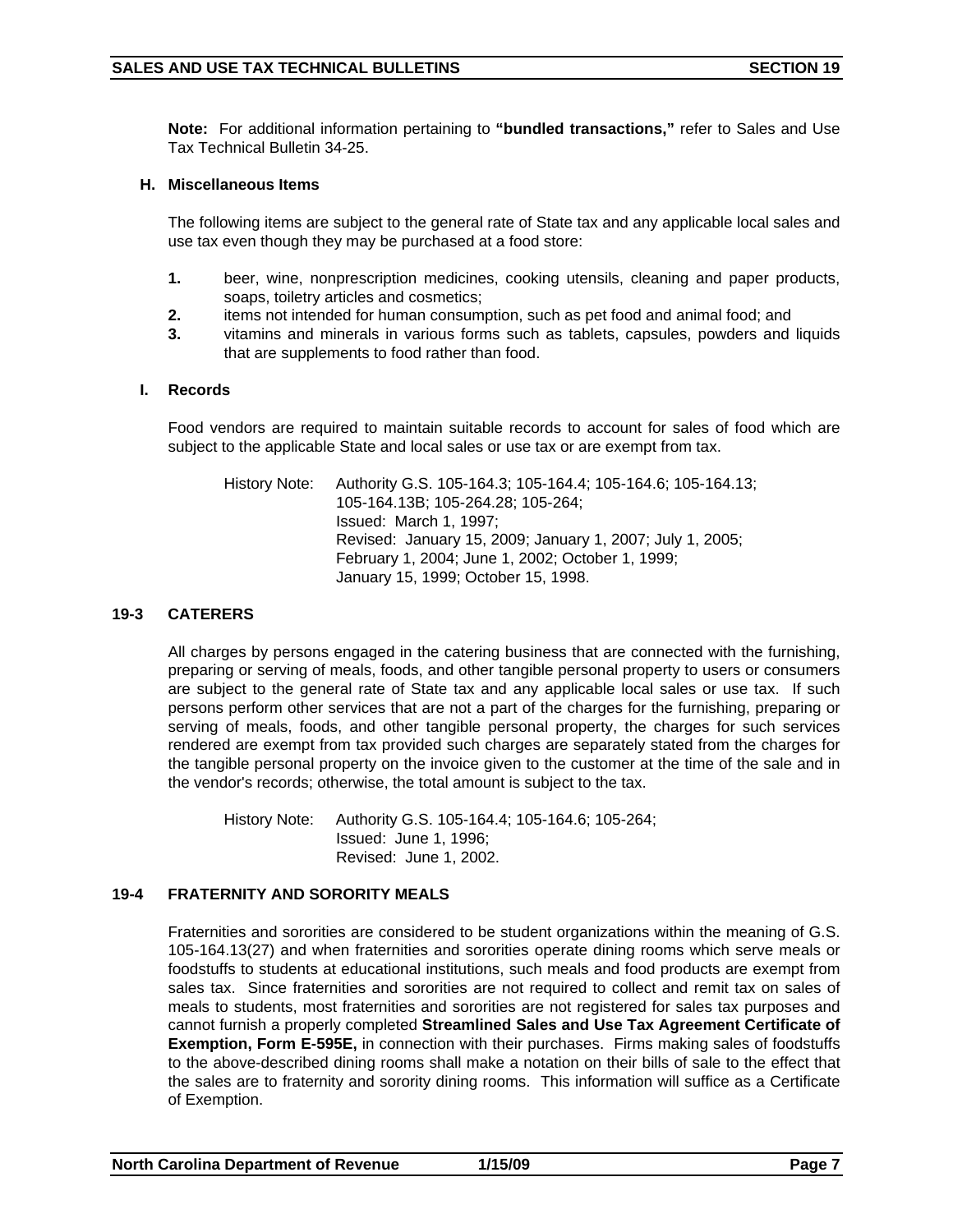# SALES AND USE TAX TECHNICAL BULLETINS **SECTION 19**

History Note: Authority G.S. 105-164.13; 105-264; Issued: June 1, 1996; Revised: January 1, 2007; July 1, 2005.

## **19-5 MEALS AT SUMMER CAMPS**

- **A.** Summer camps that make a weekly or monthly charge to persons who are enrolled in the courses or activities carried on by the summer camps are not liable for collecting tax on such charges.
- **B.** Sales of food to summer camps for use in providing meals to campers as part of the operation of the camp and its programs are subject only to the 2% local sales or use tax except items such as prepared food, soft drinks, and candy which are subject to the combined State and local tax.
- **C.** Camps that operate cafeterias or restaurants where they make sales of meals and other tangible personal property to students or other users or consumers shall register and collect and remit the general rate of State tax and any applicable local sales or use tax on the sales price of such property. Camps where rooms, lodgings or accommodations are regularly furnished to transients for a consideration are deemed to be retailers and must collect and remit the tax on such receipts.

History Note: Authority G.S. 105-164.4; 105-164.6; 105-264; Issued: June 1, 1996; Revised: January 1, 2007; February 1, 2004; June 1, 2002; October 1, 1999.

# **19-6 MEALS ON TRAINS, PLANES, ETC.**

Sales of prepared foods or meals by railroads, Pullman cars, steamships, airlines or other transportation company diners, while within this State, are subject to the general rate of State tax and any applicable local sales or use tax.

History Note: Authority G.S. 105-164.4; 105-164.6; 105-264; Issued: June 1, 1996; Revised: June 1, 2002.

# **19-7 SALES OF SEAFOOD**

A person who purchases fish or other seafood and sells them at retail is liable for collecting the 2% local sales or use tax due on the sales unless the sales are considered sales of **"prepared food."** Sales of fish and seafood are exempt when sold in their original or unmanufactured state by the fisherman in his capacity as a fisherman. **For information on sales of prepared food, refer to Sales and Use Tax Technical Bulletin 19-2.** 

History Note: Authority G.S. 105-164.3; 105-164.4; 105-164.6; 105-164.13; 105-264; Issued: June 1, 1996; Revised: January 1, 2007; February 1, 2004; June 1, 2002; January 15, 1999; October 15, 1998; March 1, 1997.

## **19-8 SCHOOL STORES' SALES**

Sales of tangible personal property by school stores to students and other users or consumers are subject to the general rate of State tax and any applicable local sales or use tax. Such school stores must register with the Department of Revenue and collect and remit the tax on such sales.

| <b>North Carolina Department of Revenue</b> | 1/15/09 | Page 8 |
|---------------------------------------------|---------|--------|
|---------------------------------------------|---------|--------|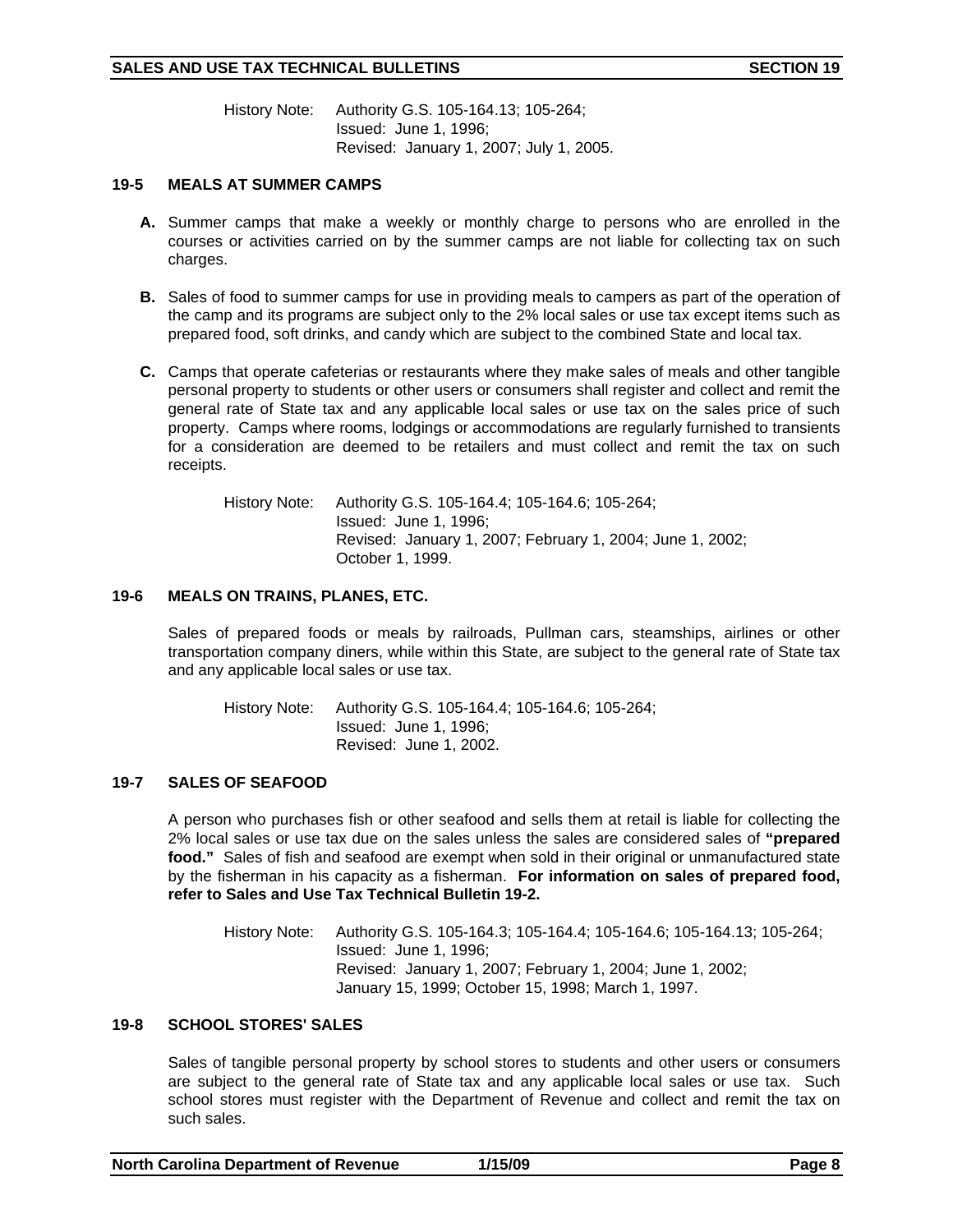History Note: Authority G.S. 105-164.4; 105-164.6; 105-264; Issued: June 1, 1996; Revised: June 1, 2002.

#### **19-9 VENDING MACHINES**

#### **A. Sales Through Vending Machines**

Any person who makes sales of tangible personal property through vending machines is required to register with the Department of Revenue and pay sales tax on the sales price of tangible personal property in excess of one cent per sale. One cent sales through vending machines are exempt from sales tax when made by the owner or lessee of the vending machines. The sales price of tobacco products is taxed on 100% of the total amount for which the property is sold in the vending machine. Other items sold through a vending machine are taxed on 50% of their sales price. Vending machine operators are permitted to separate their receipts which are 100% taxable from their receipts which are 50% taxable and, after calculating the taxable amounts of each, may divide those total taxable amounts by 100% plus the combined percentage of State and local rates of tax to arrive at taxable sales reportable on their sales and use tax returns. **For example,** if the combined State and local rate is 6.5% in the county where the vending machine is located, the vending machine operator may divide the taxable amount by 106.5% to arrive at the taxable sales to be reported on the sales and use tax return. Records must be kept to support such sales as provided by G.S. 105-164.22 and G.S. 105-164.24.

## **B. Sales of Vending Machines**

 Sales of vending machines to any person for use are subject to the general rate of State tax and any applicable local sales or use tax. The lease or rental of vending machines to users are subject to the general rate of State tax and any applicable local sales or use tax. Sales of vending machines to registered merchants for leasing purposes or for the purpose of resale are not subject to the tax when supported by a properly executed **Streamlined Sales and Use Tax Agreement Certificate of Exemption, Form E-595E.**

History Note: Authority G.S. 105-164.3; 105-164.4; 105-164.6; 105-164.13; 105-164.13B; 105-264; Issued: June 1, 1996; Revised: January 1, 2007; July 1, 2005; February 1, 2004; June 1, 2002; January 15, 1999; October 15, 1998.

## **19-10 COMPLIMENTARY MEALS BY HOTELS, MOTELS, AND BED AND BREAKFAST INNS**

- **A.** When a hotel, motel, bed and breakfast inn, or similar business provides a complimentary meal or snack without charge and does not operate a restaurant or similar place in which it sells prepared food, **qualifying food is subject to only the 2% local tax and prepared food, soft drinks, and candy are subject to the combined State and local tax at the time of purchase.**  The food is used by the business rather than resold and is an operating expense similar to other expenses subject to sales or use tax such as linens, toiletries and cleaning supplies.
- **B.** If, in addition to providing complimentary food, the hotel, motel, or bed and breakfast inn operates a restaurant or similar place that sells prepared food, the food used in providing the complimentary meal or snack is considered sold along with the prepared food and is not subject to sales or use tax. The business should purchase all food for resale without paying tax on the food by completing a **Streamlined Sales and Use Tax Agreement Certificate of Exemption, Form E-595E.** The business is liable for collecting and remitting the general rate of State tax and any applicable local sales tax on the retail sales price of the prepared meals or snacks when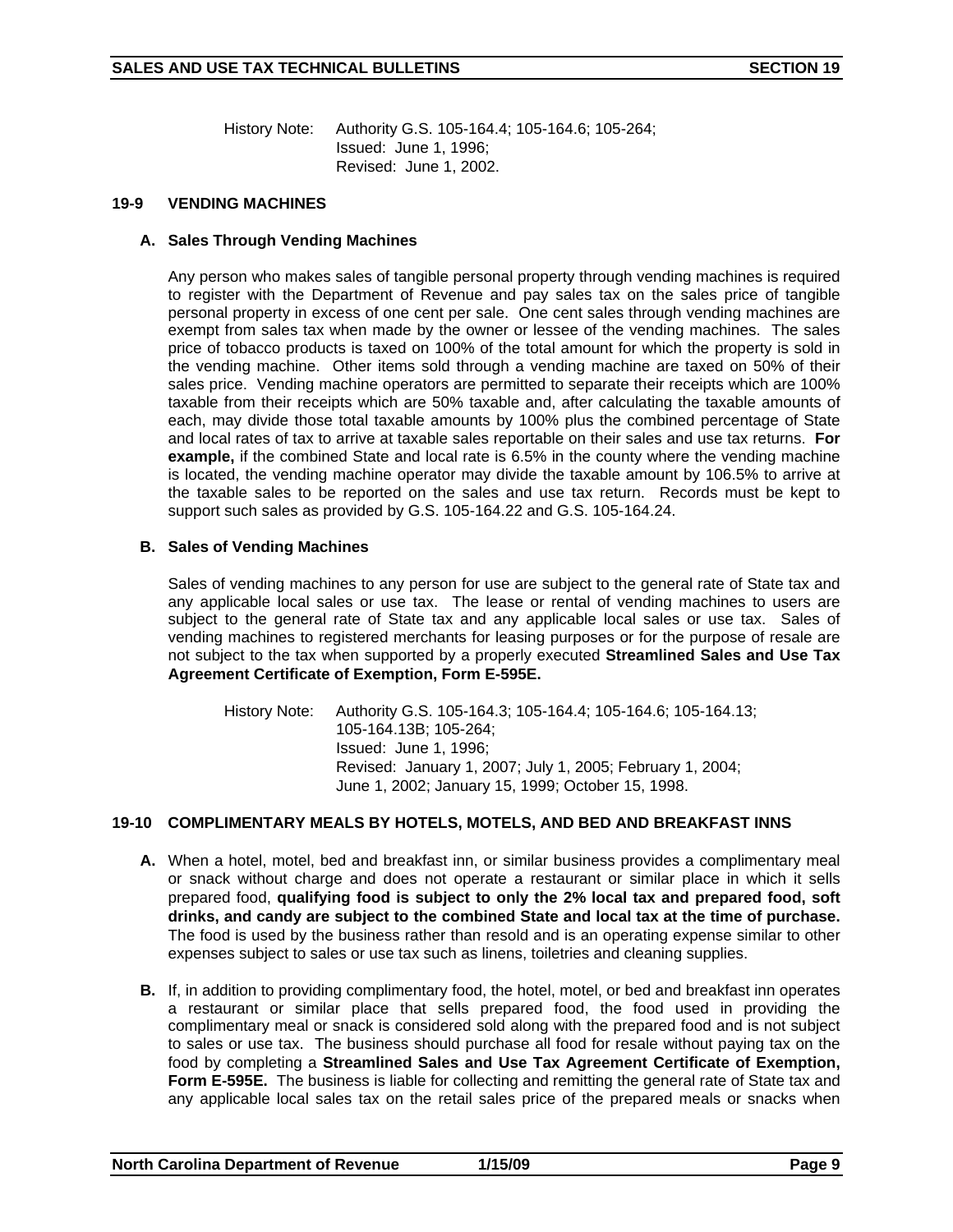sold. This interpretation is based upon the definition of **"sale or selling"** found in G.S. 105- 164.3(36).

History Note: Authority G.S. 105-164.3; 105-164.4; 105-164.5; 105-164.6; 105-164.28; 105-264; Issued: June 1, 1996; Revised: January 1, 2007; July 1, 2005; February 1, 2004; June 1, 2002; January 15, 1999; October 15, 1998; March 1, 1997.

# **19-11 EMPLOYEE MEALS, BAR FOOD AND MATCHES**

## **A. Restaurants**

Pursuant to a decision by the North Carolina Court of Appeals, taxpayers are not liable for use tax on the cost of meals furnished to employees, food served to bar patrons and matches when these items are furnished without charge.

In the case in which the ruling was rendered, the taxpayer was operating restaurants and made retail sales of beverages, sandwiches and meals. The restaurants issued **Certificates of Resale, Form E-590,** to their suppliers and purchased foodstuffs without payment of sales taxes. The restaurants utilized the foodstuffs, in part, to provide snacks, sandwiches and hors d'oeuvres (bar food) to bar patrons and meals to employees. The restaurants did not charge patrons for bar food and provided meals to employees without charge. Cigarettes were also sold at each of the taxpayer's locations through vending machines and the taxpayer acquired matches from nonresident suppliers which they furnished to customers without charge.

**B.** G.S. 105-164.3(36) defines the words **"sale" or "selling"** to include certain transactions where retailers who sell prepared food and drink for immediate or on-premises consumption also give prepared food or drink to its patrons or employees free of charge. The free food and drink is considered sold along with the property sold. It also provides that if a retailer gives an item of inventory to a customer free of charge on the condition that the customer purchase similar or related property, the item given away is considered sold along with the item sold. In all other cases, property given away or used by any retailer or wholesale merchant is not considered sold, whether or not the retailer or wholesale merchant recovers its cost of the property from sales of other property.

> History Note: Authority G.S. 105-164.3; 105-164.5; 105-164.6; 105-264; 105-266; Issued: June 1, 1996; Revised: February 1, 2004; June 1, 2002; October 1, 1999; March 1, 1997.

# **19-12 FOOD SERVICE SUPPLIES**

## **A. Exempt Purchases**

Paper doilies, paper place mats, paper coasters, paper cups, paper napkins, drinking straws and similar disposable items which become a part of the sale or service of food and are expended by customers in consuming their meals are exempt from sales or use tax when sold to school lunchrooms, restaurants, cafes, cafeterias and other such places of business selling and serving prepared meals and foods.

## **B. Taxable Purchases**